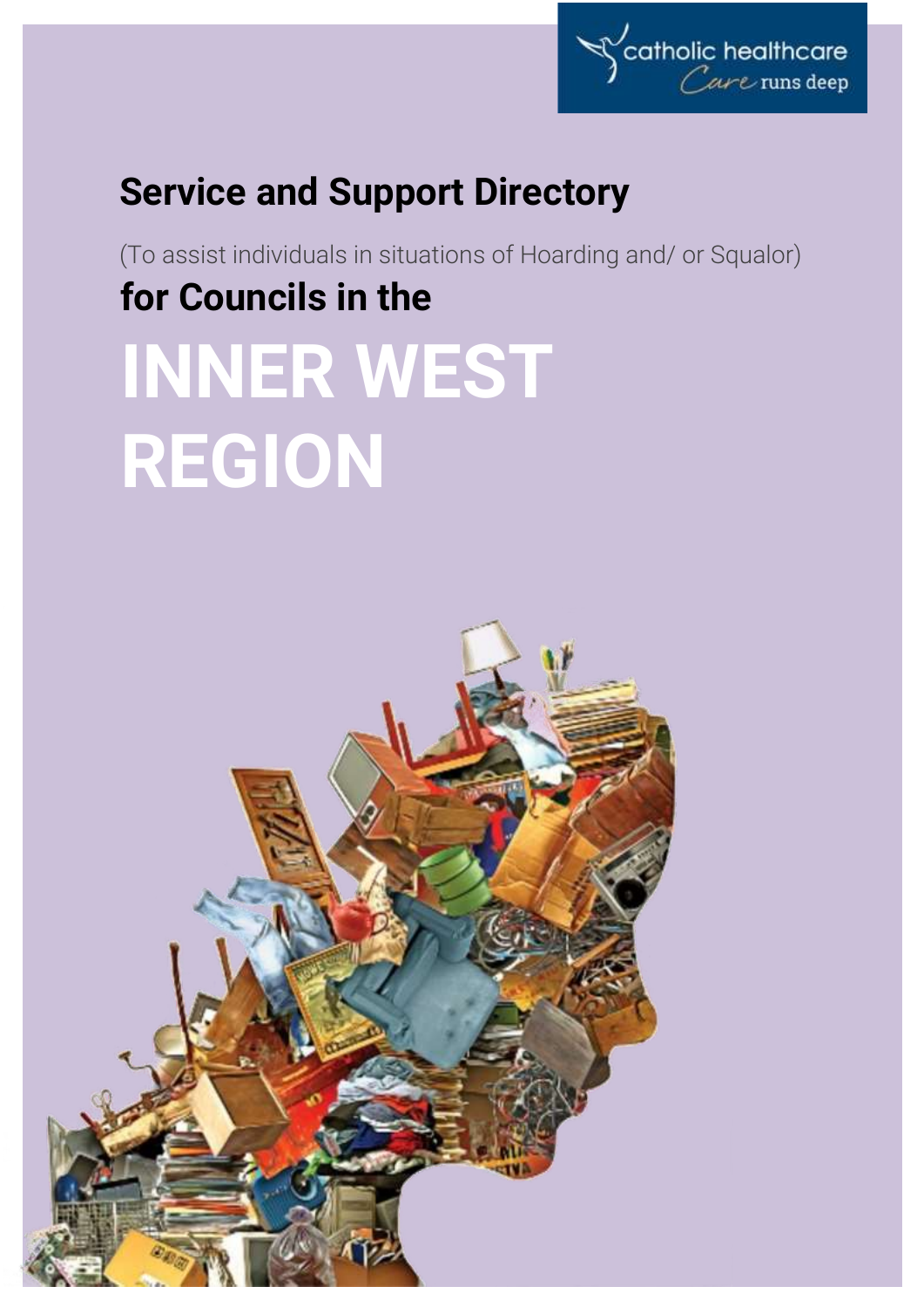

# Councils within the Inner West Region

- [Strathfield Council](http://www.strathfield.nsw.gov.au/)
- [Inner West Council](http://www.innerwest.nsw.gov.au/)
- [Canterbury-Bankstown Council](https://www.cbcity.nsw.gov.au/)
- [Burwood Council](http://www.burwood.nsw.gov.au/)
- [City of Canada Bay Council](http://www.canadabay.nsw.gov.au/)

To assist individuals holistically, comprehensively and provide an opportunity to succeed, a variety of supports are required.

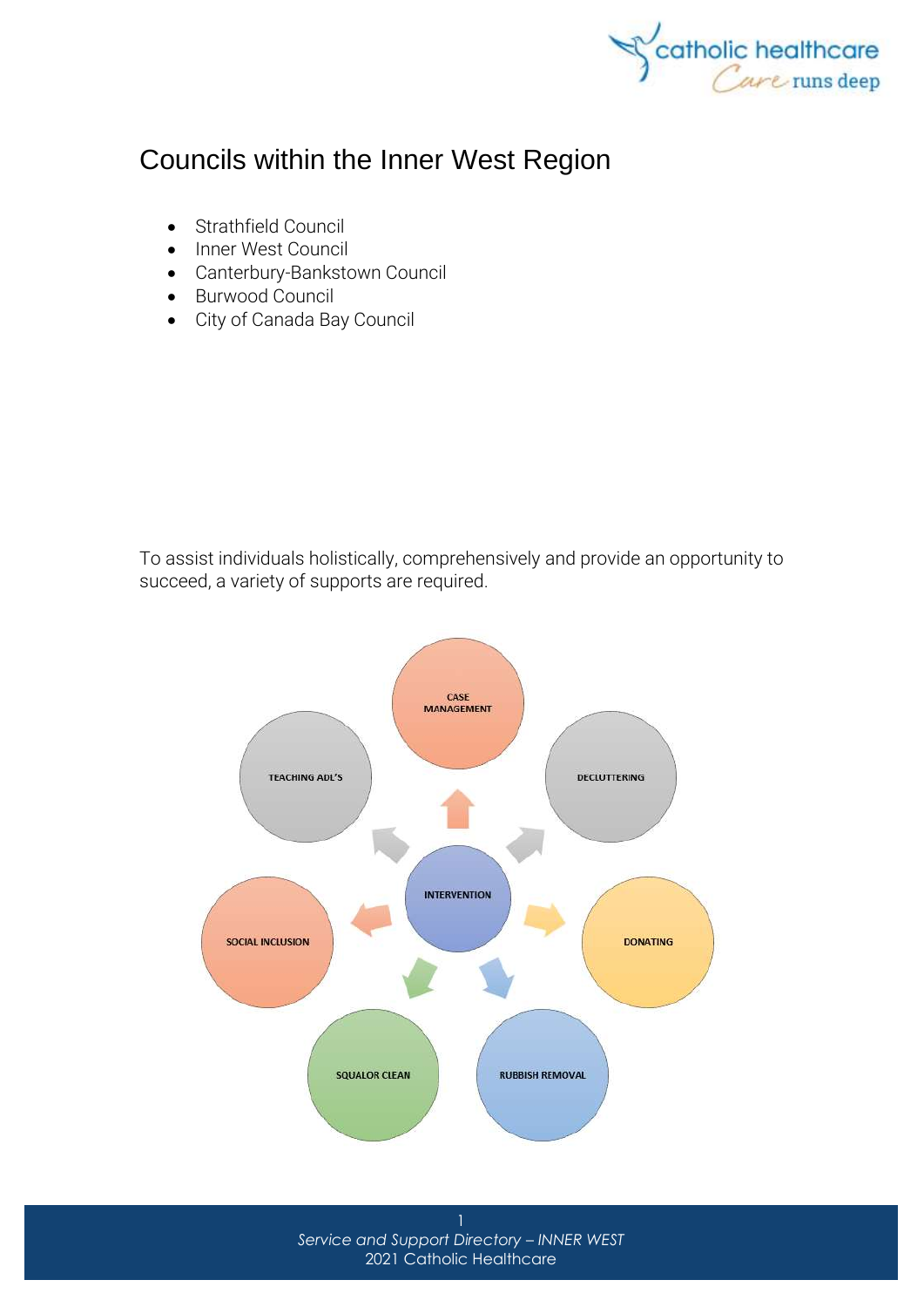

### Contents:

|    | 1. Case Management            | page 3  |
|----|-------------------------------|---------|
|    | 2. Decluttering               | page 3  |
| 3. | <b>Donation Services</b>      | page 5  |
| 4. | <b>Rubbish Removal</b>        | page 6  |
| 5. | Squalor Clean                 | page 6  |
|    | 6. Social Inclusion           | page 6  |
|    | 7. Activities of Daily Living | page 7  |
| 8. | Mental Health                 | page 12 |

### **Acronyms**

| <b>CHSP</b> | Commonwealth Home Support Program    |
|-------------|--------------------------------------|
| <b>NDIS</b> | National Disability Insurance Scheme |
| <b>HCP</b>  | Home Care Packages                   |
| <b>MAC</b>  | My Aged Care                         |
| <b>ACAT</b> | Aged Care Assessment Team            |
| <b>RAS</b>  | <b>Regional Assessment Service</b>   |
| <b>ACH</b>  | Assistance with Care and Housing     |
| DA          | Domestic Assistance                  |
| SS          | Social Support                       |
| ADL         | Activities of Daily Living           |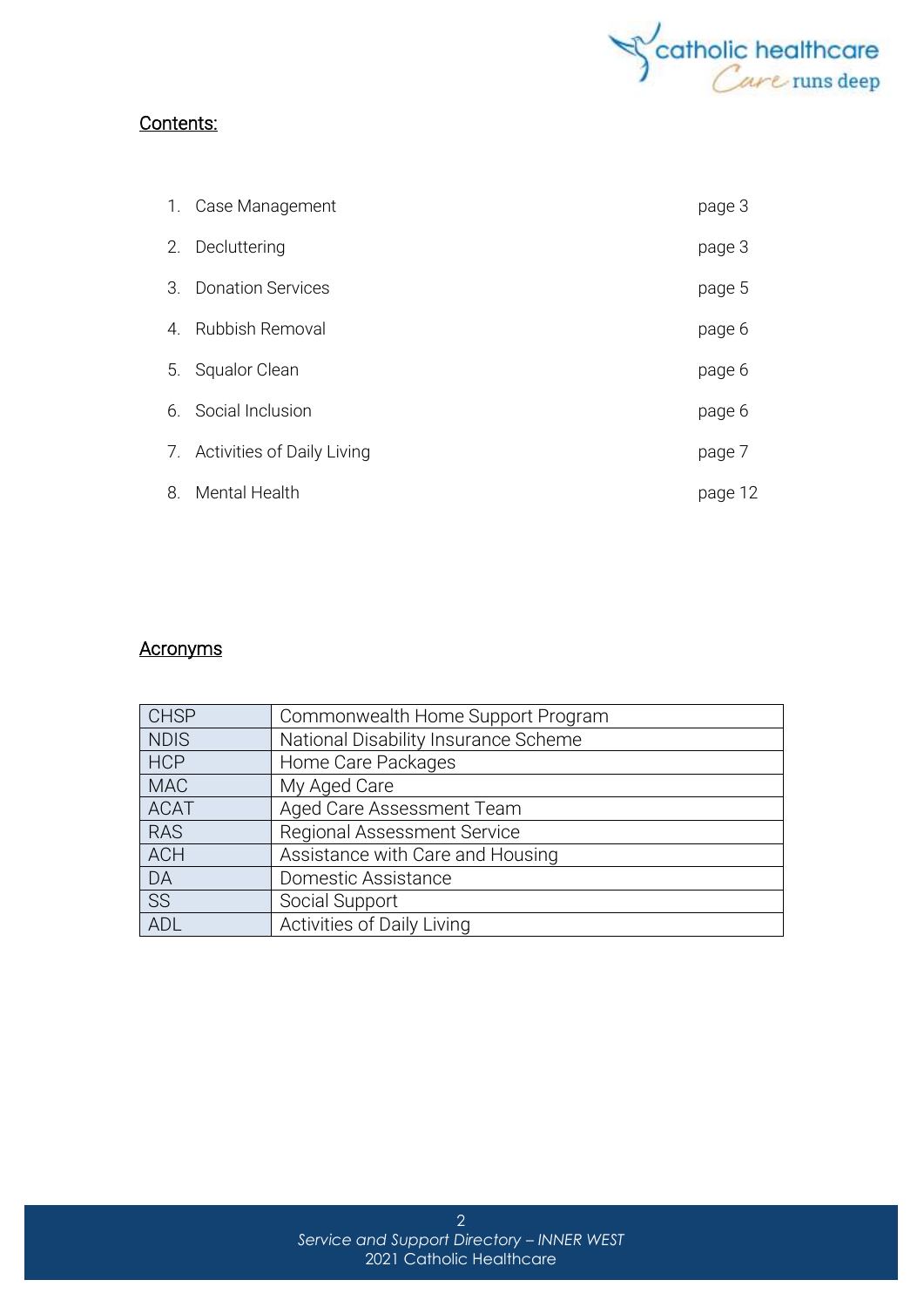

# CASE MANAGEMENT

• Case management is a collaborative process of assessment, planning, implementation, coordination, facilitation and advocacy for options and services required to meet an individual's holistic (health and human service) needs

| Provider                                                 | <b>Support/ Assistance</b>                                                                                                                                            | <b>Contact Details</b> |
|----------------------------------------------------------|-----------------------------------------------------------------------------------------------------------------------------------------------------------------------|------------------------|
| Catholic<br>Healthcare                                   | Case Management<br>$\bullet$<br>CHSP funded<br>Home Care Packages<br><b>Private Services</b>                                                                          | 1800 225 474           |
| Stride Lilyfield                                         | NDIS Support Coordination & Case<br>$\bullet$<br>Management                                                                                                           | 1300 001 907           |
| Arbias North<br>Strathfield                              | Case Management & Service<br>Coordination<br>NDIS service provider                                                                                                    | 9736 1821              |
| <b>B Miles Supported</b><br>Accommodation,<br>Inner City | Women's only Case Management<br>Women at risk of homelessness &<br>impacted by mental health<br>Funded under the Specialist<br>Homelessness Services (SHS)<br>Program | 1800 274 984           |
| Uniting, Inner West                                      | Case management and support<br>CHSP, HCP and private funding<br>options                                                                                               | 1800 864 846           |

# DECLUTTERING:

- To remove clutter from a room, an area, etc
- Working through the process of letting go of items, to be able to use spaces of the home (and around the property) for its intended purpose

| Provider            | Support/Assistance                                                                 | Contact details |
|---------------------|------------------------------------------------------------------------------------|-----------------|
| Catholic Healthcare | • CHSP funded domestic<br>assistance<br>• Home Care Packages<br>• Private Services | 1800 225 474    |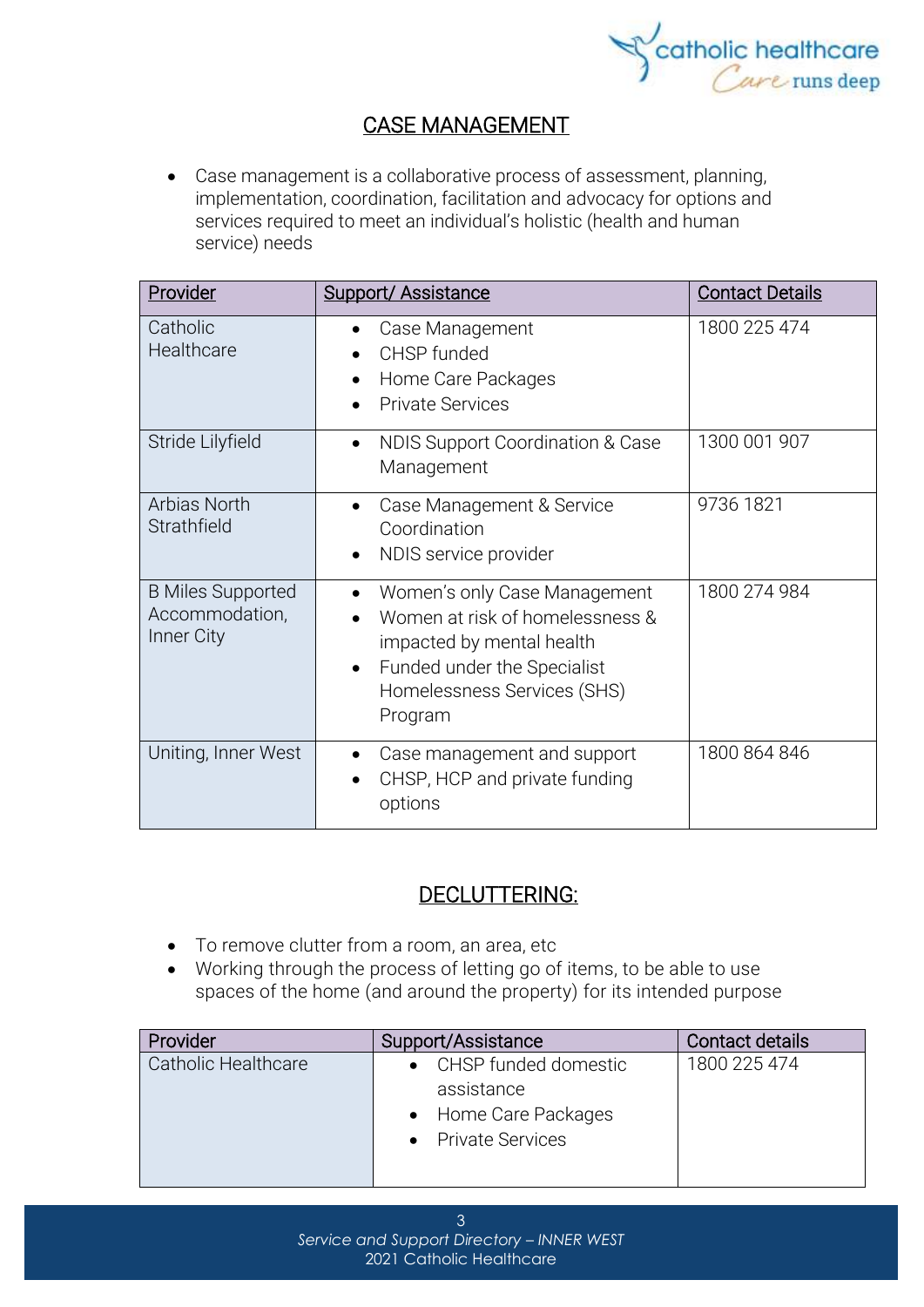

| <b>Australian Unity Home</b><br>Care Services, Inner West         | Domestic Assistance<br>CHSP funded<br>Home Care Packages                              | 1300 146 523 |
|-------------------------------------------------------------------|---------------------------------------------------------------------------------------|--------------|
| Eremea Home Care<br><b>Services</b>                               | Domestic Assistance<br>$\bullet$<br>CHSP & NDIS funded                                | 1300 118 880 |
| Just Better Care, Inner<br>West                                   | Domestic Assistance<br>NDIS supported provider<br>Home Care Packages                  | 9669 1965    |
| Multicultural Care, Inner<br>West                                 | Domestic Assistance<br>$\bullet$<br>NDIS supported provider<br>CHSP funded            | 9718 6199    |
| <b>Better Connected</b><br>Community Services,<br>Rockdale        | Domestic Assistance<br>$\bullet$<br>NDIS supported provider<br>CHSP funded            | 9024 5511    |
| <b>Focus Cares</b>                                                | Domestic Assistance<br>$\bullet$<br>Home care packages                                | 9029 9084    |
| Uniting, Inner West                                               | Domestic Assistance<br>$\bullet$<br>CHSP, HCP and private<br>funding options          | 1800 864 846 |
| The Benevolent Society,<br>Community Care Services,<br>Hurstville | Domestic Assistance<br>CHSP funded                                                    | 1800 236 762 |
| <b>Baptist Care, Inner West</b>                                   | Domestic Assistance<br>$\bullet$<br>CHSP, HCP and Private<br>funding options          | 1300 275 227 |
| Anglicare                                                         | Domestic Assistance<br>CHSP and HCP providers                                         | 1300 111 278 |
| KinCare                                                           | Domestic Assistance<br>$\bullet$<br>CHSP, HCP, and private<br>funding service options | 1300 971 821 |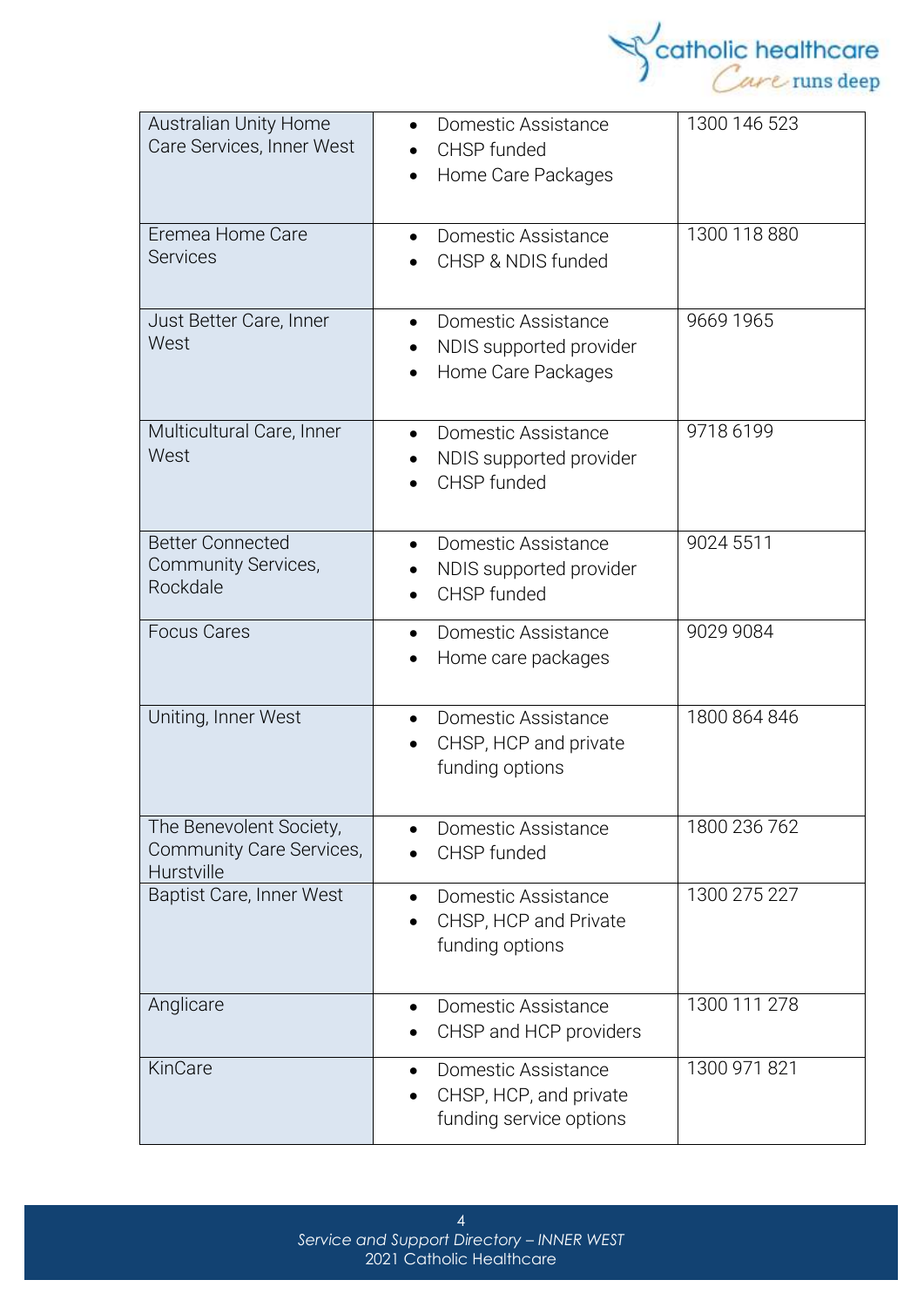

# DONATION SERVICES

| Provider                                                   | Support/Assistance                                                            | <b>Contact details</b> |
|------------------------------------------------------------|-------------------------------------------------------------------------------|------------------------|
| Sydney Inner West<br>Salvos                                | Food vouchers                                                                 | 1300 371 288           |
| The Exodus<br>Foundation, Inner West                       | Food parcels<br>Utility vouchers<br>Rent assistance<br><b>Community Meals</b> | 8752 4600              |
| St Vincent de Paul<br>Society, State Support<br>Office NSW | Clothing donations<br>$\bullet$<br>Food parcels<br>Financial support          | 13 1812                |
| Anglicare, Inner West                                      | Food parcels                                                                  | 8624 8600              |
| Mission Australia,<br>Campsie                              | Food parcels<br>Food vouchers<br>Clothing donations                           | 9509 7140              |
| <b>Burwood Community</b><br><b>Welfare Services</b>        | Assistance with electricity,<br>water and Telstra bills                       | 9744 1866              |
| Glebe Assistance &<br>Partnership Program<br>(GAPP)        | Food parcels<br>Food vouchers<br>Financial assistance for<br>household bills  | 9552 4164              |
| Addi Road Food Pantry                                      | Food parcels<br>Low-cost food items                                           | 95697633               |
| Seventh Day Adventist<br>Church, Ashfield                  | Low-cost food trays                                                           | 0432 357 496           |
| Hands & Feet, Campsie<br>Community Church                  | Food hampers                                                                  | 0432 744 180           |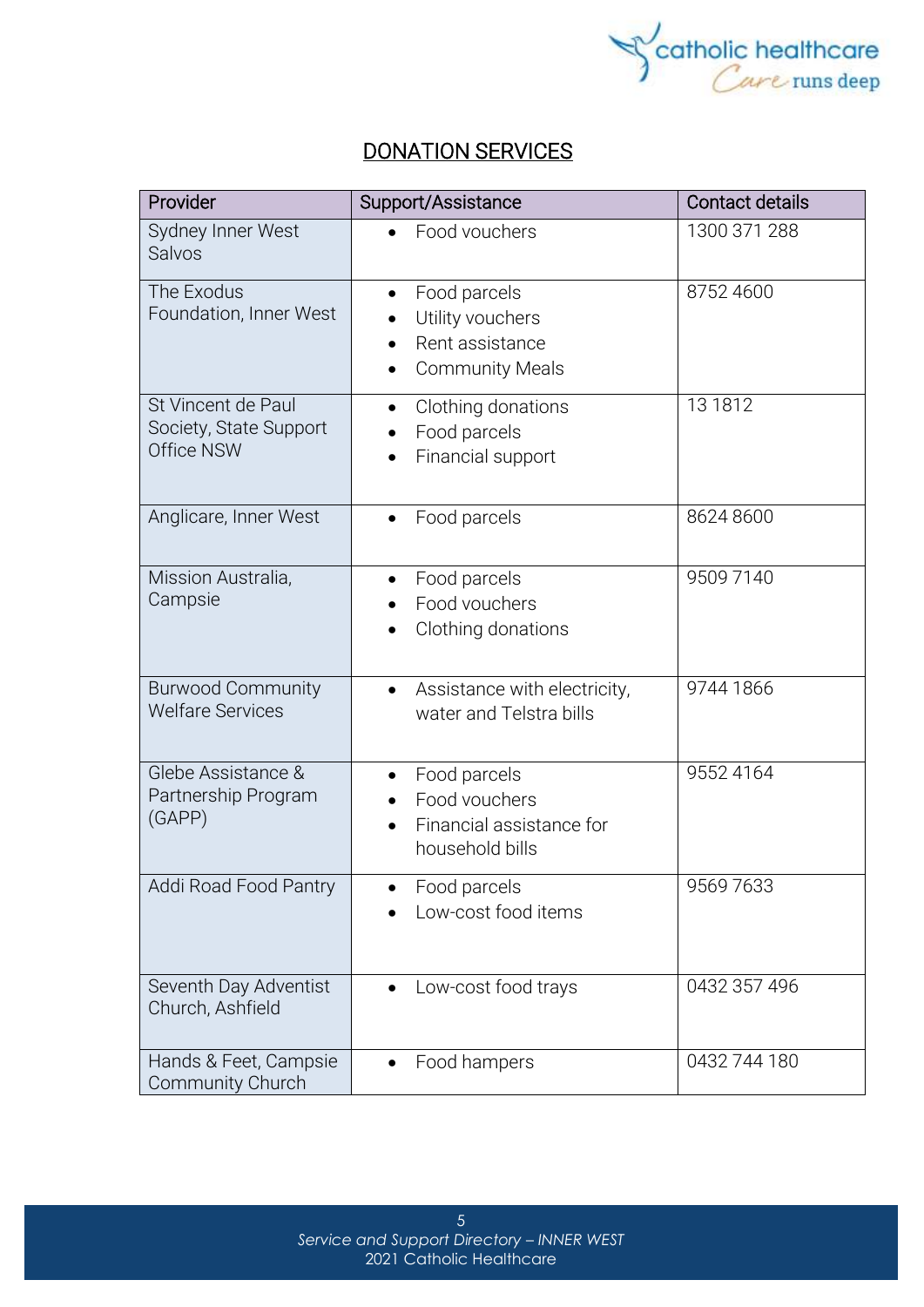

## RUBBISH REMOVAL:

| Provider                                    | <b>Contact Details</b> |
|---------------------------------------------|------------------------|
|                                             |                        |
| Giraffe Removal, Inner West                 | 1300 554 552           |
| Cheapest Load of Rubbish Sydney, Inner West | 9550 1181              |
| Crackers Clearout Pty Ltd, Inner West       | 0467 648 122           |
| Trauma Cleaner                              | 1300 246 429           |
| National Trauma & Crime Scene Cleaning      | 0488 007 675           |

# SQUALOR CLEAN:

| Provider                               | <b>Contact Details</b> |
|----------------------------------------|------------------------|
| Simply Maid, Inner West                | 1300 009 363           |
| Stulos Cleaning, Inner West            | 0433 465 159           |
| Ready Made, Inner West                 | 1300 714 208           |
| Clean Scene, Inner West                | 0430 600 972           |
| Trauma Cleaner                         | 1300 246 429           |
| National Trauma & Crime Scene Cleaning | 0488 007 675           |

## SOCIAL INCLUSION:

• Social [inclusion](https://www.collinsdictionary.com/dictionary/english/inclusion) is the act of making all groups of people within a society [feel](https://www.collinsdictionary.com/dictionary/english/feel) valued and [important](https://www.collinsdictionary.com/dictionary/english/important).

| Provider                                           | Support/Assistance                                                                                                | <b>Contact Details</b> |
|----------------------------------------------------|-------------------------------------------------------------------------------------------------------------------|------------------------|
| Catholic Healthcare                                | Wellness centre day program<br>$\bullet$<br><b>HCP</b><br>$\bullet$<br>Individual social support<br>$\bullet$     | 1800 225 474           |
| Australian Unity Home<br>Care Services, Inner West | Social Support and social<br>$\bullet$<br>company.<br>CHSP funded<br>$\bullet$<br>Home Care Packages<br>$\bullet$ | 1300 146 523           |
| Eremea Home Care<br><b>Services</b>                | Social outreach support<br>$\bullet$                                                                              | 1300 118 880           |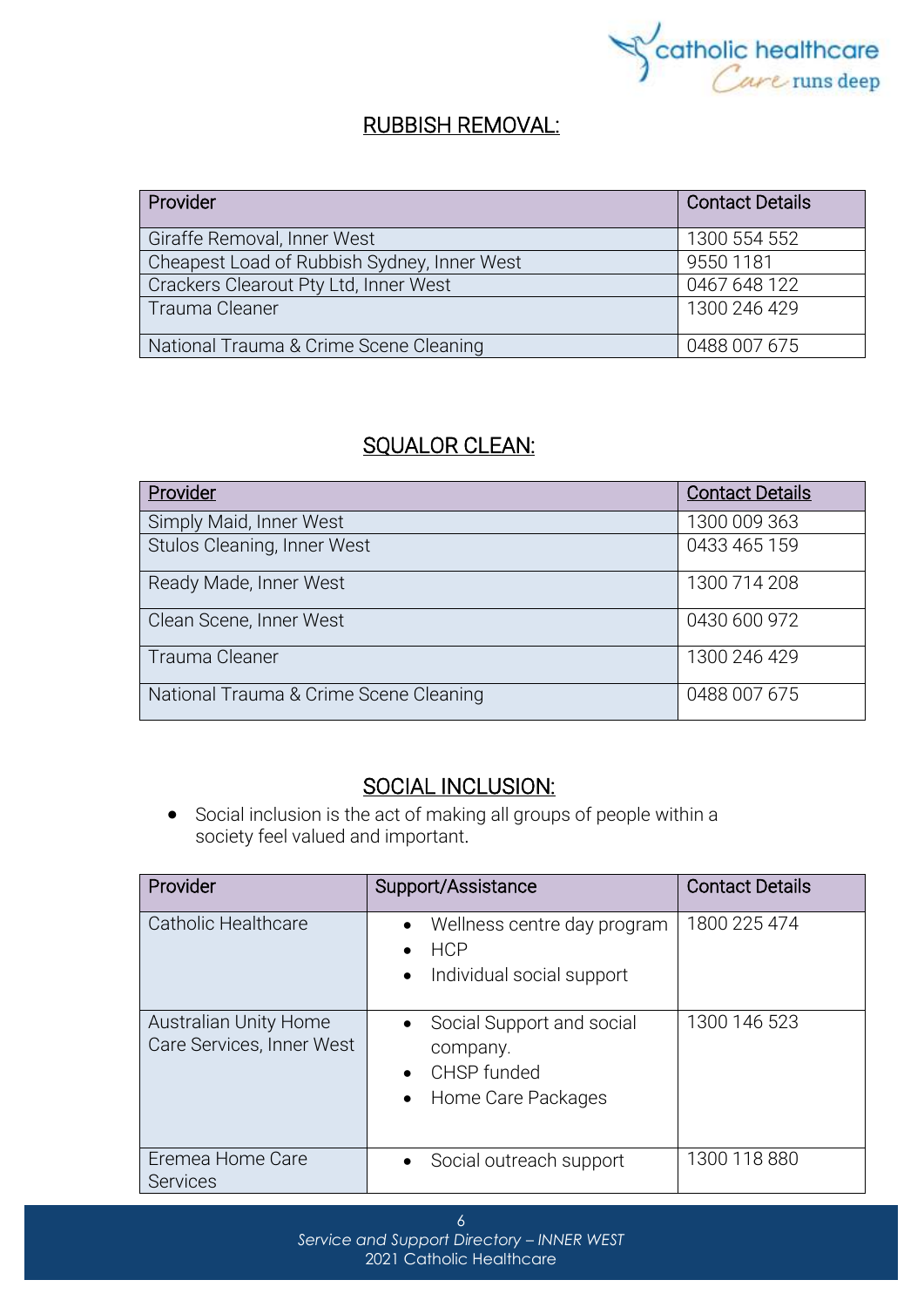

|                     | • CHSP & NDIS funded                                                     |               |
|---------------------|--------------------------------------------------------------------------|---------------|
| Uniting, Inner West | <b>Domestic Assistance</b><br>• CHSP, HCP and private<br>funding options | 1800 864 846) |

# *Activities of Daily Living (ADL's)*

• Activities of daily living (ADLs), as the name implies, are activities necessary for maintaining an independent lifestyle with a high quality of life.

### What are the activities of daily living*?*

| Functional<br>mobility:                 | To move about freely and safely.                                                                                                                                                                                |
|-----------------------------------------|-----------------------------------------------------------------------------------------------------------------------------------------------------------------------------------------------------------------|
| Feeding                                 | To feed oneself                                                                                                                                                                                                 |
| Personal hygiene:                       | To manage aspects of personal hygiene, such as bathing,<br>grooming, dressing, and brushing teeth.                                                                                                              |
| Home<br>maintenance:                    | To manage tasks around the home such as taking out the<br>rubbish, cleaning the kitchen, cleaning the bathroom,<br>vacuuming/mopping, making sure food in the fridge and pantry is<br>current, watering plants. |
| Managing<br>medications:                | assistance may be required in getting prescriptions, keeping<br>medications up to date and taking medications on time and in the<br>right dosages.                                                              |
| Managing<br>finances:                   | managing assistance with bank balances, cheque books and<br>paying bills on time                                                                                                                                |
| Communicating<br>with others:           | managing the household's phone and mail, making the home<br>hospitable and welcome for visitors.                                                                                                                |
| Companionship<br>and mental<br>support: | this is important as it reflects on the help that may be needed to<br>keep a person in a positive frame of mind.                                                                                                |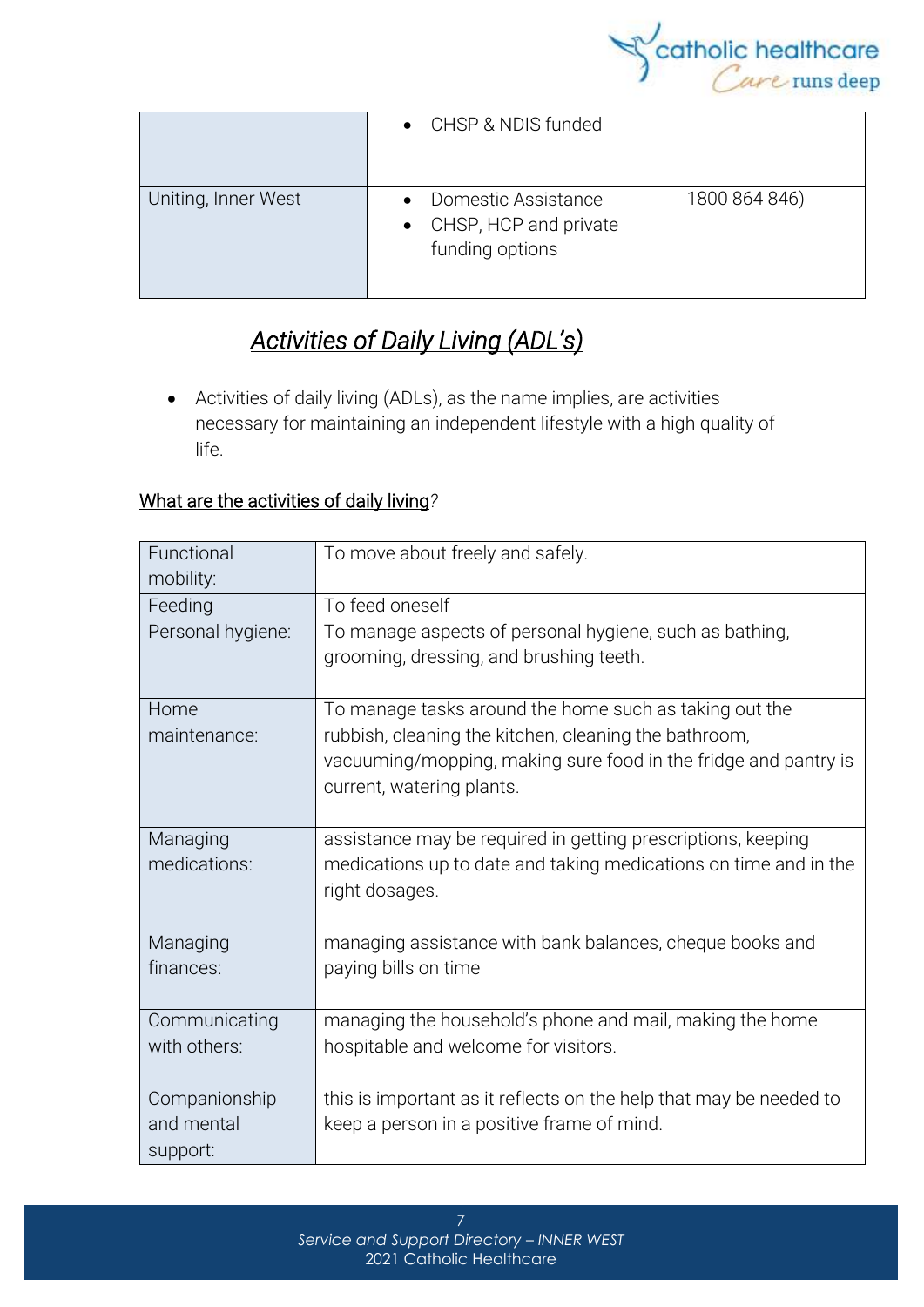

| Safety procedure | in the event of an emergency, a well-planned emergency      |
|------------------|-------------------------------------------------------------|
| and emergency    | procedure should be designed; as well as emergency contacts |
| responses:       | known in case of any events.                                |
|                  |                                                             |

## *How can the teaching of ADL's be done through regular support services?*

| Functional mobility: | Identifying if the individual can navigate their hallways free of<br>clutter and get assistive devices such as walkers through<br>doorways; a few changes might be necessary such as<br>doorway modifications and ramps; removing floor runners<br>and rugs helps eliminate potential tripping hazards.<br>Assisting a client to develop and implement a personal<br>organizing plan, including categories for discarded items.<br>Include a list of tasks and a plan for where to keep objects<br>and papers. Preparation includes assembling materials<br>needed for filing and storing items.<br>Take a photo of the area before starting the declutter. Ask<br>yourself questions about each item, such as 'Have I used<br>this in the last year? Is this something to give away or trash?'<br>Refer to your photo and celebrate your victories. |
|----------------------|------------------------------------------------------------------------------------------------------------------------------------------------------------------------------------------------------------------------------------------------------------------------------------------------------------------------------------------------------------------------------------------------------------------------------------------------------------------------------------------------------------------------------------------------------------------------------------------------------------------------------------------------------------------------------------------------------------------------------------------------------------------------------------------------------------------------------------------------------|
|                      | Break big tasks into smaller tasks (bathroom-> 1 drawer)<br>Set a calendar to follow and start with small time increments<br>(10-15 minutes); limit any distractions (phone, TV, radio);<br>take a break when your timer goes off and then repeat while<br>increasing the amount of time<br>Know your options by locating a recycling centre, donation<br>locations, donation centres that will pick items up, rubbish<br>removal days                                                                                                                                                                                                                                                                                                                                                                                                               |
| Feeding:             | Meal preparation and clean-up. Services that offer DA can<br>support a person in preparing and enjoying their meals.<br>Whether they have dietary needs, need inspiration with meal<br>plans, or would just like help with their cooking and clean-up.                                                                                                                                                                                                                                                                                                                                                                                                                                                                                                                                                                                               |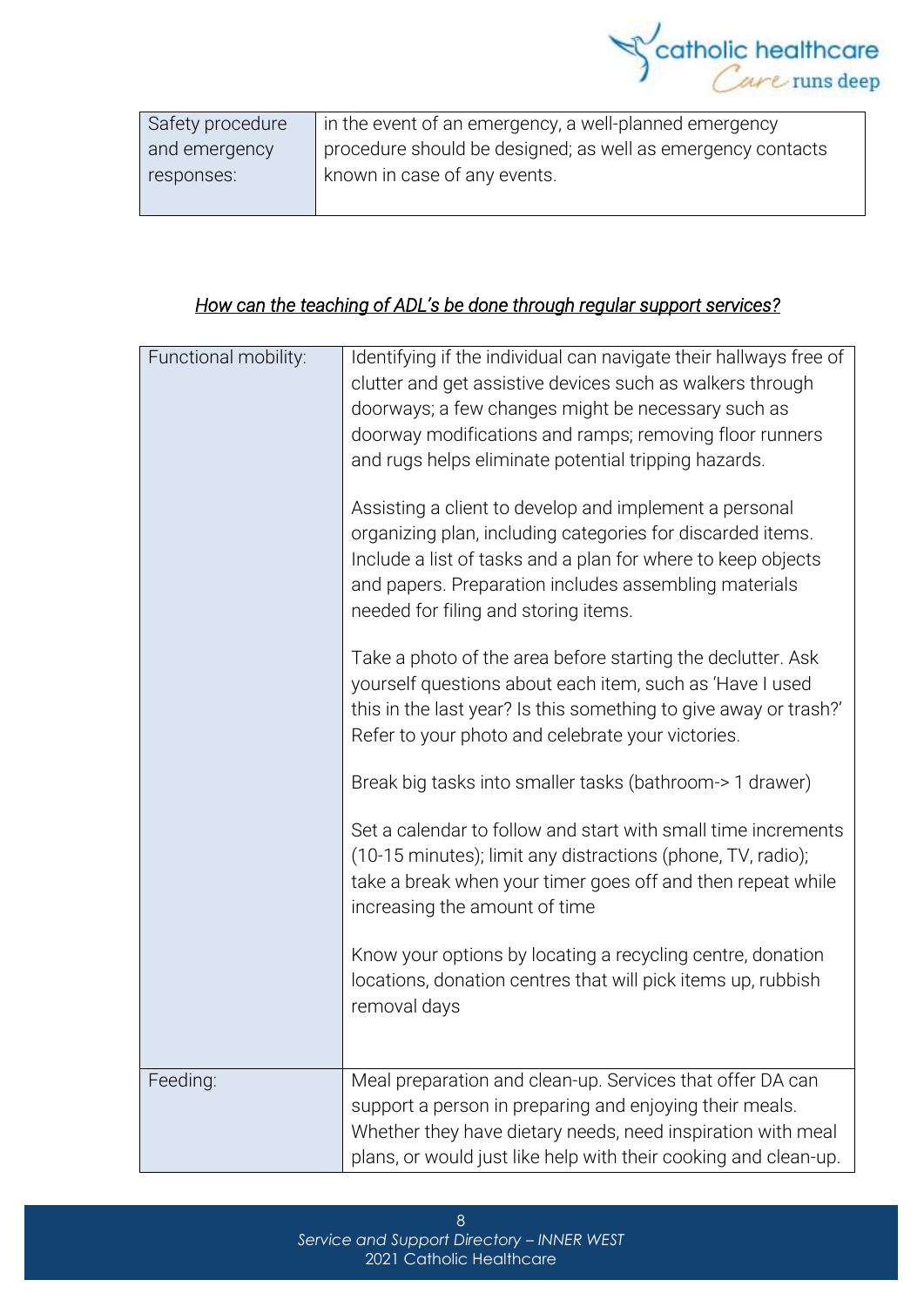|                   | catholic healthcare                                                                                                                                                                                                                                                                                                                                                                                                                                                                                                                                                                                                                                                                                                                                                                                                                                                                                                                                   |
|-------------------|-------------------------------------------------------------------------------------------------------------------------------------------------------------------------------------------------------------------------------------------------------------------------------------------------------------------------------------------------------------------------------------------------------------------------------------------------------------------------------------------------------------------------------------------------------------------------------------------------------------------------------------------------------------------------------------------------------------------------------------------------------------------------------------------------------------------------------------------------------------------------------------------------------------------------------------------------------|
|                   | Social support is also provided for those who would like<br>support during grocery shopping, unpacking of groceries,<br>and company while cooking something. This is important for<br>seniors to ensure they are receiving the appropriate nutrients<br>to support their health all wellbeing.<br>Meals on Wheels is an option for those who are unable to<br>prepare their own meals. The organisation specializes in<br>meal delivery for people aged over 65, as well as CHSP<br>clients, HCP clients, NDIS clients and full fee-paying clients.<br>Kindly reminding clients of food safety and cross<br>contamination; and how their health can be affected if cross<br>contamination of certain foods occur.                                                                                                                                                                                                                                     |
| Personal Hygiene: | Services may include oral care, toileting, grooming,<br>showering, dressing, and undressing, and general mobility. A<br>care worker may be able to assist with personal care needs<br>with complete respect for a person's privacy and dignity.<br>Assistance can include getting in and out of bed, managing<br>continence and providing assistance using continence aids<br>and appliances.<br>Providing easier clothing/shoes for the individual to wear if<br>you notice it has become increasingly difficult for them to<br>undress. Solutions could include pants/shorts with elastic<br>waistbands, shoes with Velcro fasteners rather than laces.<br>Implementing home strategies for a person to shower<br>without fear of falling or slipping, such as grab bars, non-slip<br>floor mats or a shower chair. If a person still feels uneasy<br>with these installations, then a care worker is able to provide<br>assistance with showering. |
| Home maintenance: | Support is there for clients who need assistance with<br>anything from putting a load of laundry in the washing<br>machine, to folding clothes, making their bed, sweeping the<br>front paths, vacuuming, mopping, wiping kitchen benches,<br>cleaning toilets, and watering their plants. A care worker can<br>work with the client to show them how it can be done, or can                                                                                                                                                                                                                                                                                                                                                                                                                                                                                                                                                                          |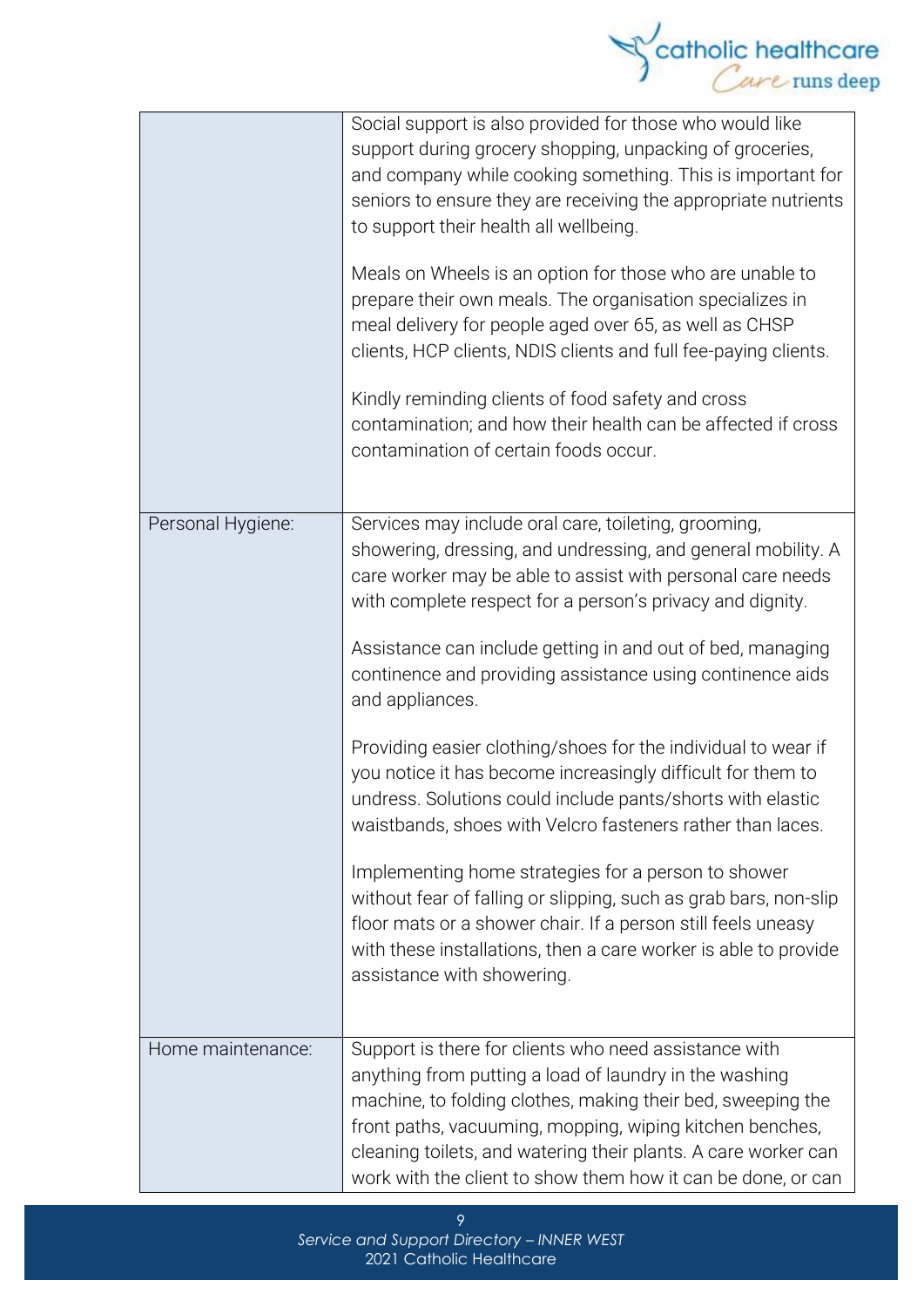|                               | catholic healthcare                                                                                                                                                                                                                                                                                                                                                                                                                                                                                                        |
|-------------------------------|----------------------------------------------------------------------------------------------------------------------------------------------------------------------------------------------------------------------------------------------------------------------------------------------------------------------------------------------------------------------------------------------------------------------------------------------------------------------------------------------------------------------------|
|                               | help assist with simple tasks such as setting up the vacuum<br>cleaner, how to empty the vacuum cleaner once its full, filling<br>and emptying a mop bucket after each use, washing all the<br>towels/cleaning cloths after use etc.<br>Being able to provide clients with different options on how to<br>pack washing away, by either hanging their clothes with<br>clothes hangers, or folding them away.<br>Working with a client to organize their kitchen<br>cupboards/pantry into categories, such as keeping plates |
|                               | together, cutlery together, cups etc. Cleaning the<br>fridge/freezer and pantry and checking for current dates.                                                                                                                                                                                                                                                                                                                                                                                                            |
| Managing<br>medications:      | Transport can be arranged through an organisation to assist<br>with a client to access pharmacies to pick up their<br>medication.                                                                                                                                                                                                                                                                                                                                                                                          |
| Managing finances:            | A case manager can assist the individual to sort through and<br>organize any bills, categorized by paid, unpaid and/or<br>overdue.<br>Suggestions for storing the bills such as in a folder or filing<br>cabinet can be arranged with the individual.                                                                                                                                                                                                                                                                      |
| Communicating with<br>others: | Communication is fundamental to human interaction. Care<br>workers can assist individuals in managing their calendar<br>and appointments, and sharing family updates by post,<br>technology or replying to messages                                                                                                                                                                                                                                                                                                        |
|                               | Keeping a large calendar with clearly marked dates and<br>appointment times can create a greater sense of control and<br>order.                                                                                                                                                                                                                                                                                                                                                                                            |
|                               | Teaching an individual how to use technology such as zoom<br>and searching internet links and YouTube videos                                                                                                                                                                                                                                                                                                                                                                                                               |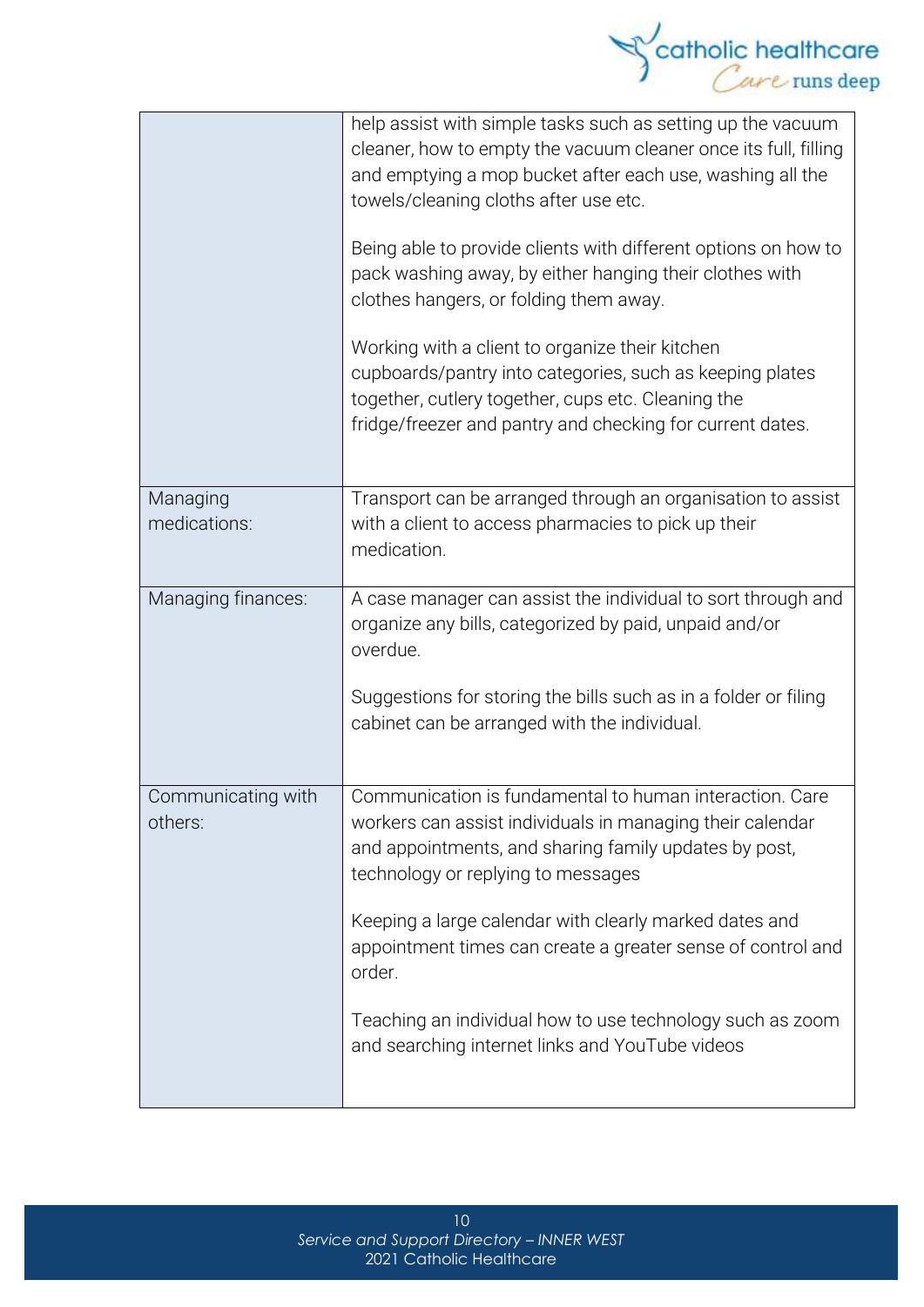

| Companionship and<br>mental health support: | Communication impairment can alienate people from their<br>regular activities, and relationships can lead to withdrawal,<br>isolation, and depression.<br>Care plans can be created with individuals to support their<br>social interaction and communication. It is important to<br>understand why a person is experiencing difficulty in<br>communicating and try and lessen the effects.<br>This could include finding out what a person's interests are<br>and linking them to social groups within the community. |  |
|---------------------------------------------|------------------------------------------------------------------------------------------------------------------------------------------------------------------------------------------------------------------------------------------------------------------------------------------------------------------------------------------------------------------------------------------------------------------------------------------------------------------------------------------------------------------------|--|
|                                             | Suggesting ways for a person to express their feelings, such<br>as drawing or keeping journal entries, or meditating as a<br>form of stress relief.                                                                                                                                                                                                                                                                                                                                                                    |  |
| Safety procedure and                        | Fitting medical alert systems in case of emergency when                                                                                                                                                                                                                                                                                                                                                                                                                                                                |  |
| emergency responses:                        | there is a communication barrier                                                                                                                                                                                                                                                                                                                                                                                                                                                                                       |  |
|                                             | Hearing impaired phones and hearing aids can help a person<br>remain independent while ensuring their safety is protected.                                                                                                                                                                                                                                                                                                                                                                                             |  |
|                                             | Going through a fire escape route with an individual so they<br>become familiar of it in case of emergency. If an individual<br>has a lot of items in the home, working with the individual to<br>ensure their safety is the top priority is extremely important.<br>Devising a plan with the individual to create clear pathways<br>so there is a clutter free entry and exit in the home would be<br>recommended.                                                                                                    |  |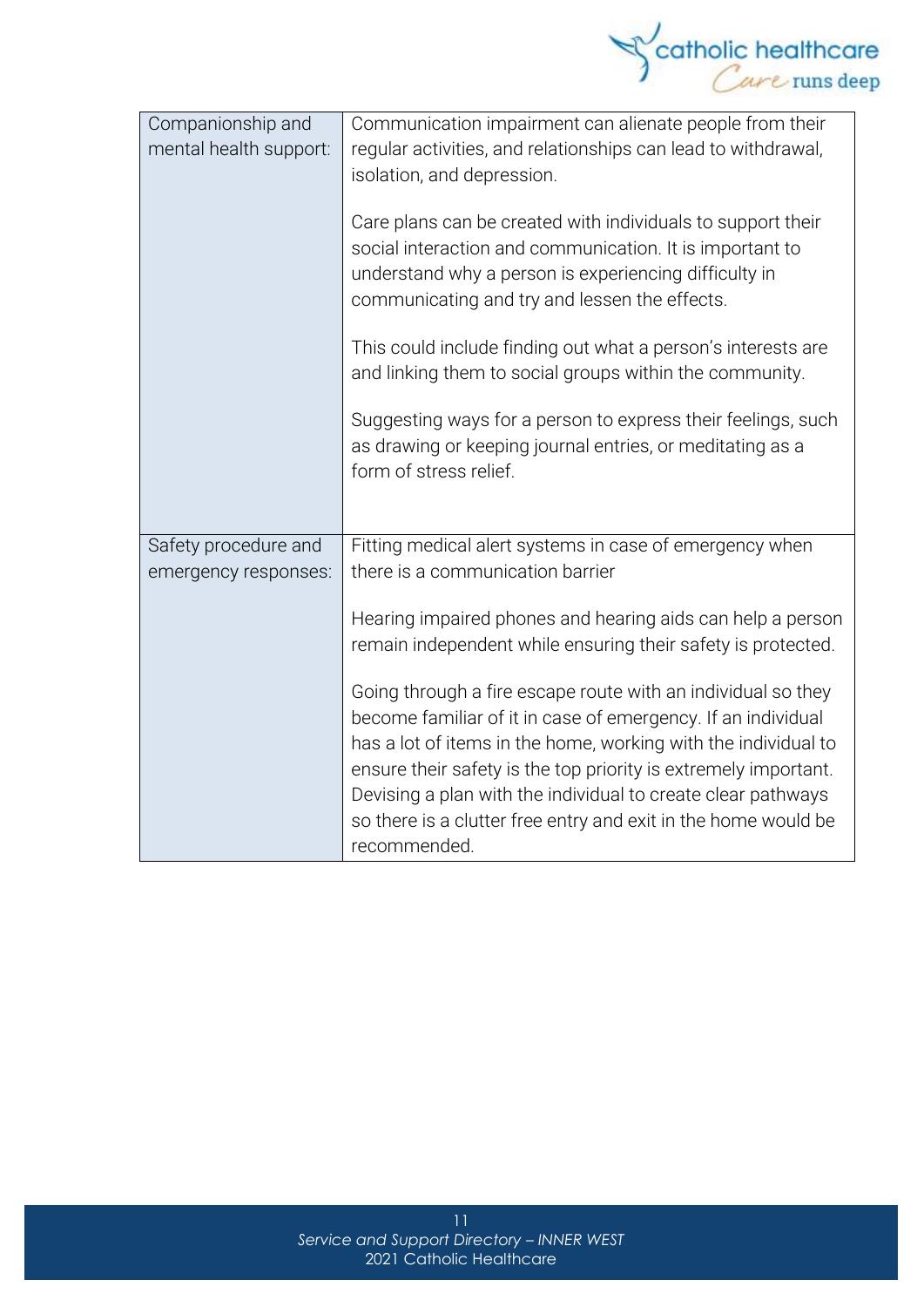

### Mental Health Care Plan

#### What is it?

A mental health care plan is a support plan for someone who is going through mental health issues. If a doctor agrees that you need additional support, you and the doctor will make the plan together.

### A mental health care plan might include:

- A referral to an expert, like a psychologist
- The types of mental health care that can support you
- Other strategies to improve and maintain your mental health

If you have a mental health care plan, the Government will pay some or all of the cost of up to ten sessions with a mental health expert in a year. You can get that through the [Medicare](https://headspace.org.au/blog/how-to-get-a-medicare-card-old/) rebate.

### Who do I contact for a Mental Health Care Plan?

This needs to be done by your GP (general practitioner). When you book an appointment with your doctor tell them you want to talk about a mental health care plan.

Then, at the appointment, talk to your doctor about what's been going on. It helps to be as open and honest as possible. Your doctor might ask you to fill out a questionnaire about how you've been feeling to work out the best support for you. Your doctor will then refer you to a psychologist that they know of, or you can find your own.

### Types of support you may be able to get include:

- One on one sessions with a psychologist
- Group psychologist sessions
- Sessions with a social worker or another allied health practitioner

Extra support can empower you to make big changes to how you feel and cope. Speaking to someone can give you the opportunity to find strategies to work through your concerns and manage them better (Headspace, 2018).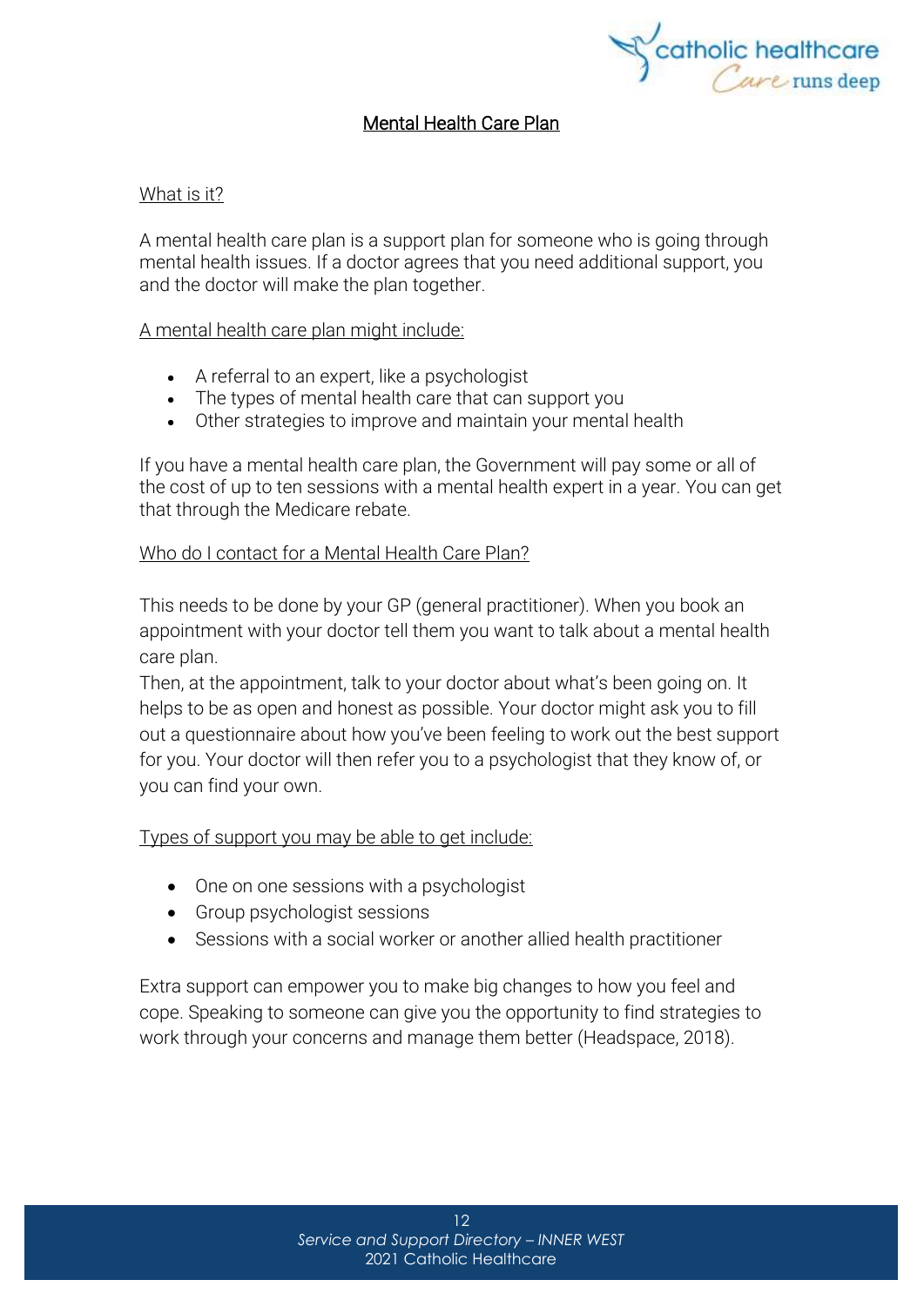

## Mental Health Support

| Provider                                       | <b>Contact Details</b>    |
|------------------------------------------------|---------------------------|
| A2Z Medical Centre, Allied Health Services,    | 02 9758 9848              |
| Lakemba                                        |                           |
| Auburn Community Health Centre                 | 1800 600 681 or           |
|                                                | 02 8759 4000              |
| Anglicare Counselling & Relationship Services, | 1300 651 728              |
| Summer Hill                                    |                           |
| Associated Counsellors & Psychologists:        | Enfield - 02 8004 9963    |
|                                                |                           |
|                                                | North Strathfield $-02$   |
|                                                | 8004 9964                 |
|                                                | Dulwich Hill - 02 8004    |
|                                                | 9963                      |
|                                                |                           |
|                                                | Leichhardt - 02 8205 0566 |
|                                                |                           |
|                                                | Glebe - 02 8094 1796      |
| Australian Catholic University Mary Aikenhead  | 02 9701 4708              |
| Clinic, Strathfield                            |                           |
| Canterbury Drug & Alcohol Services, Campsie    | 02 9787 0272              |
| Croydon Community Health Centre                | 02 9378 1100              |
| <b>Concord Repatriation General Hospital</b>   | 02 9767 6550              |
| Psychology Clinic                              |                           |
| Counselling Interactive Australia, Campsie     | 0402 483 677              |
| Focus Care Counselling & Psychology (In-       | 1300 941 750              |
| Home)                                          |                           |
| Good Shepherd Australia New Zealand            | 02 8571 7800              |
| (GSANZ) (12-17y/o), Marrickville               |                           |
| Headspace Mental Health Clinic, Ashfield (12-  | 9193 8000                 |
| $25y$ /o                                       |                           |
| Headspace Mental Health Support, Bankstown     | 02 9393 9669              |
| $(12-25y/c)$<br>Healing Moments, Counselling & | 02 8000 0047              |
| Psychotherapy, Gladesville                     |                           |
| Hindu Benevolent Fund, Hindu Council of        | 0436 194 499              |
| Australia, Homebush                            |                           |
|                                                |                           |
| Julie Grove Psychology, Stanmore               | 02 8279 6336              |